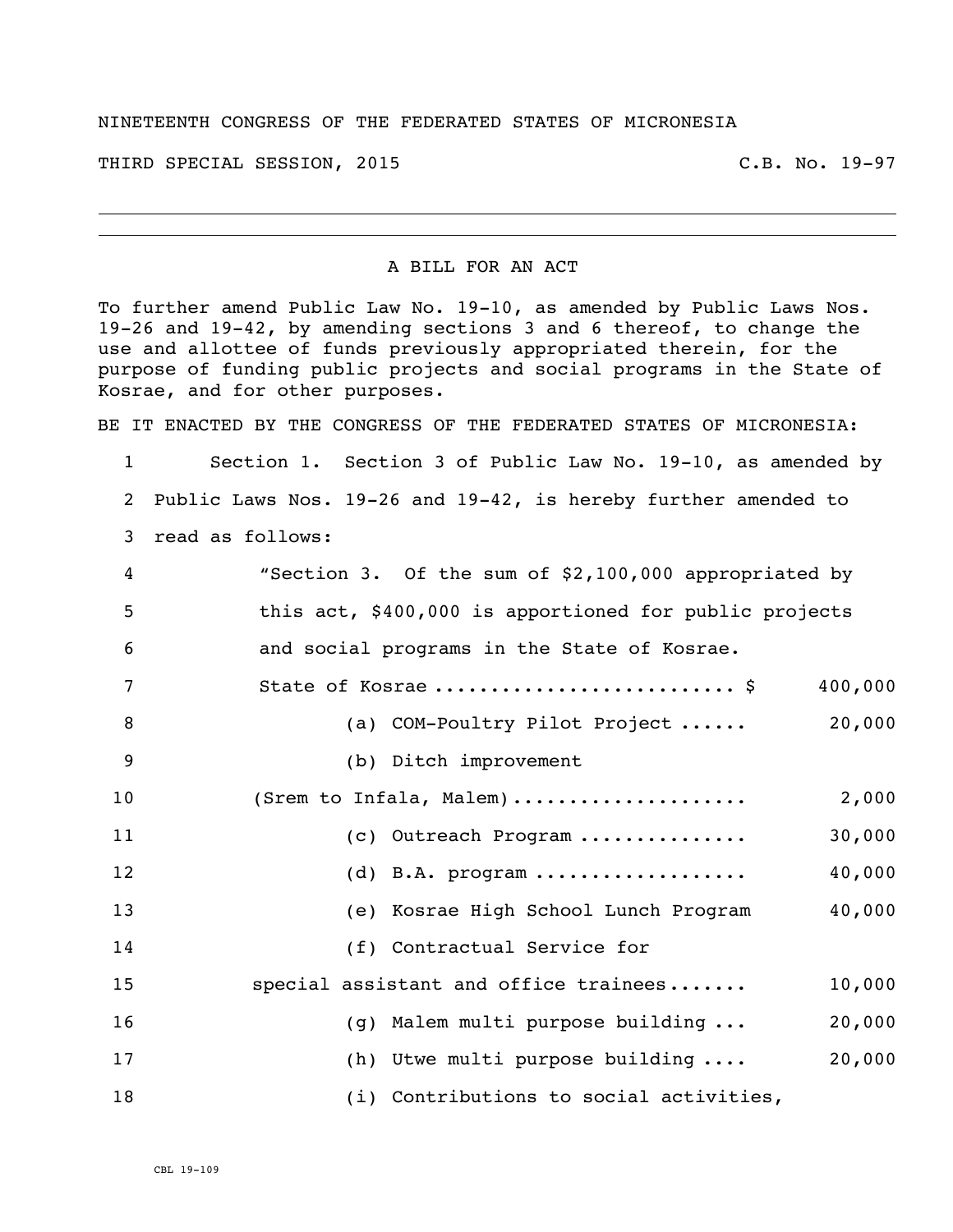C.B. No. 19-97

| $\mathbf{1}$ | programs and events  \$                                        | 10,000 |
|--------------|----------------------------------------------------------------|--------|
| 2            | (j) Contractual Service                                        |        |
| 3            | (Security guards)                                              | 5,000  |
| 4            | (k) Reimbursement obligation to Kosrae                         |        |
| 5            | Junior Tennis Program                                          | 3,000  |
| 6            | Road improvement projects<br>(1)                               | 50,000 |
| 7            | Agriculture projects  [75,000]<br>(m)                          | 10,000 |
| 8            | Water system projects  [15,000]<br>(n)                         | 9,000  |
| 9            | Municipal/Town Governments' subsidies:<br>(0)                  |        |
| 10           | (i) Lelu Town Government subsidy                               | 15,000 |
| 11           | (ii) Tafunsak Municipal subsidy                                | 15,000 |
| 12           | (iii) Malem Municipal subsidy                                  | 15,000 |
| 13           | (iv) Utwe Municipal subsidy                                    | 15,000 |
| 14           | Kosrae State Legislature subsidy<br>(p)                        | 8,000  |
| 15           | Kosrae Public Auditor's building<br>(q)                        |        |
| 16           | renovation                                                     | 11,000 |
| 17           | Tafunsak village river clearance<br>(r)                        | 6,000  |
| 18           | Kosrae Broadcast vehicle<br>(S)                                | 5,000  |
| 19           | (t) Utwa Women Association                                     | 5,000  |
| 20           | Kosrae Village Resort subsidy<br>(u)                           | 15,000 |
| 21           | (v) Malem Farmers Association                                  |        |
| 22           | (equipment and gardening tools)                                | 15,000 |
| 23           | (w) Kosrae Junior Tennis Program                               | 6,000" |
| 24           | Section 2. Section 6 of Public Law No. 19-10, as amended       |        |
| 25           | by Public Laws Nos. 19-26 and 19-42, is hereby further amended |        |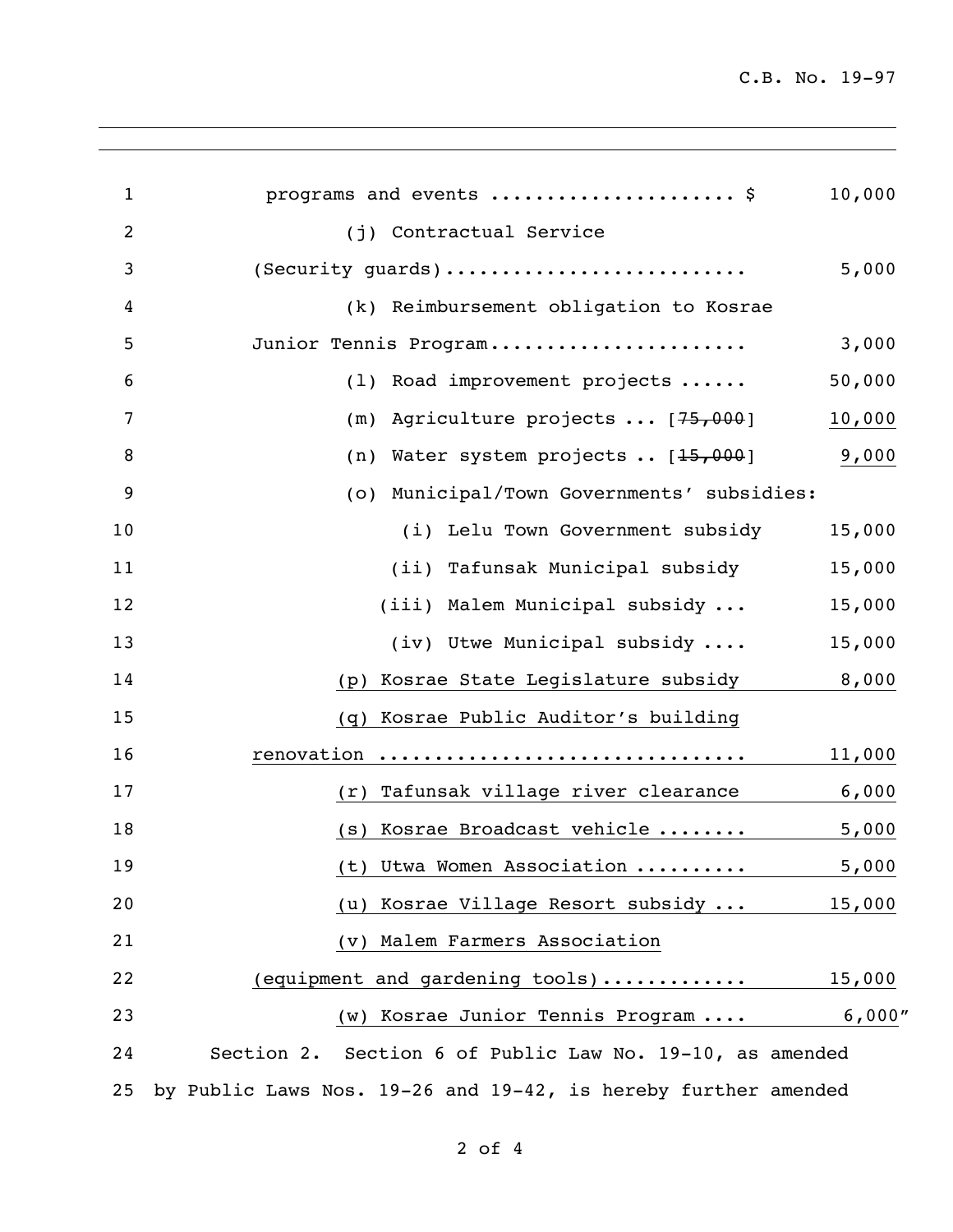to read as follows:

 "Section 6. Allotment and management of funds and lapse date. All funds appropriated by this act shall be allotted, managed, administered and accounted for in accordance with applicable laws, including, but not limited to, the Financial Management Act of 1979. The allottee shall be responsible for ensuring that 8 these funds, or so much thereof as may be necessary, are used solely for the purpose specified in this act, and that no obligations are incurred in excess of the sum appropriated. The allottee of the funds appropriated under section 2 of this act shall be the Governor of Yap State; PROVIDED THAT, the allottee of funds appropriated under subsection 2(h) of this act shall be the President of COM-FSM. The allottee of funds appropriated under sections 3 and 4 of this act shall be the President of the Federated States of Micronesia or his designee; PROVIDED THAT, the allottee of funds appropriated under subsections [4] 20 3(a), (b), (c), (d), (e), (f), (g), (h),  $9(i)$ , (j) and (k) of this act shall be the Mayor of Lelu Town 22 Government [, the allottee of funds appropriated 23 under subsections  $3(a)$ ,  $(b)$ ,  $(c)$ ,  $(d)$ ,  $(e)$ ,  $(f)$ ,  $(g)$ ,  $(h), (i), (j)$  and  $(k)$ ]; the allottee of funds appropriated under subsections 4(3)(a) and 4(3)(b) of